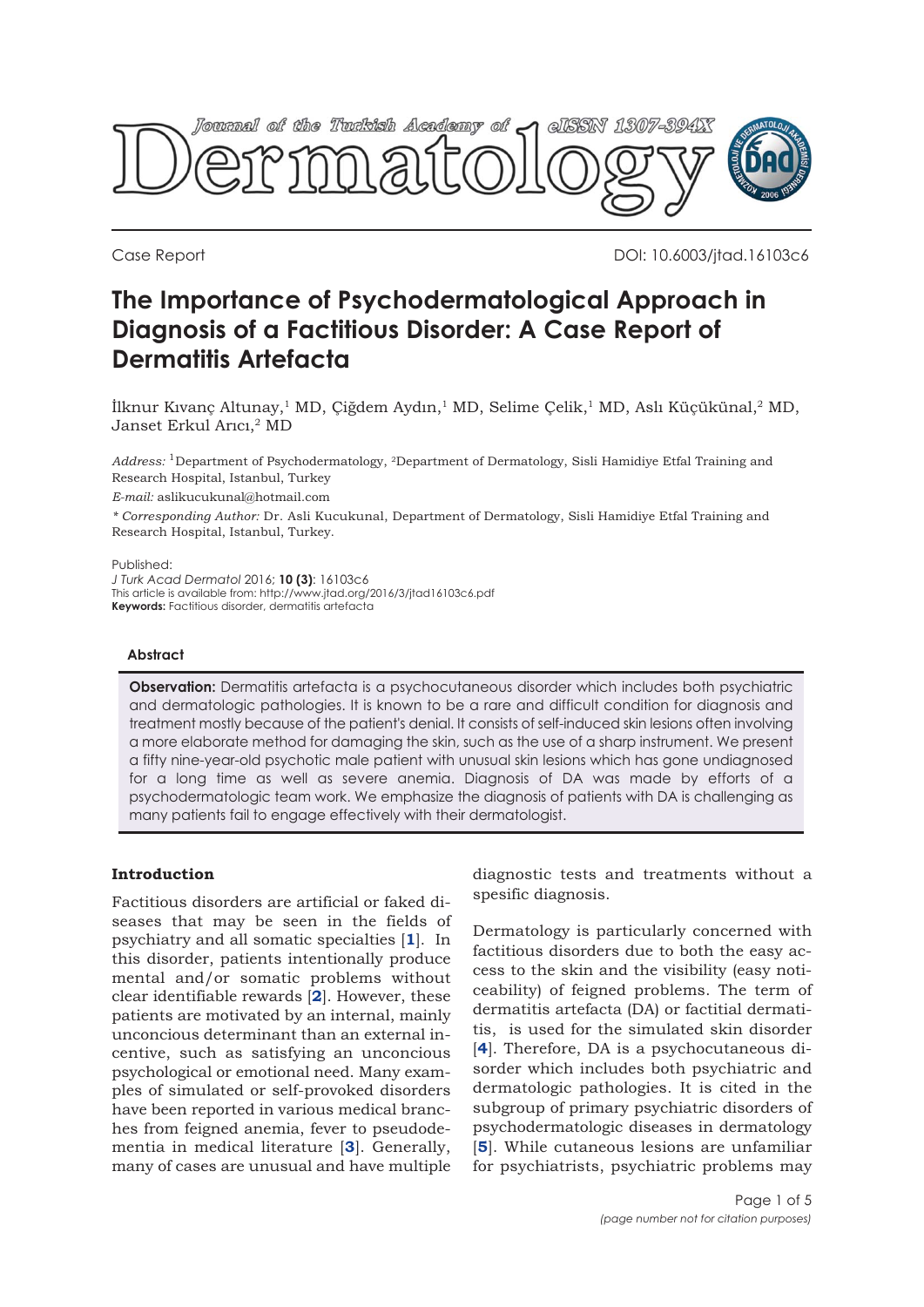

**Figures 1a and b.** Widespread ulceration on the scalp area and the cheek

not be noticeable for dermatologists. Thereby, diagnostic and therapeutic procedurs for this entity needs a strong colloboration among dermatologists and psychiatrists and the best a psychodermatologic approach.

Herein we present a psychotic male patient with unusual skin lesions which has gone undiagnosed for a long time as well as severe anemia. Diagnosis of DA was made by efforts of a psychodermatologic team work.

## **Case Report**

A fifty nine-year-old male was admitted to the Department of Internal Medicine in our hospital due to severe anemia. As diagnostic investigations of anemia were continuing in that clinic, he was consulted to us because of the ulcerations located on the face and scalp. His medical history revealed that the first symptoms at these locations had appeared 8 years ago after his wife's death and since then he has applied to various medical centers for a cure. The patient was unable to accurately describe how the lesions began. He had 4 biopsies from the skin lesions for histopatological examinations, as well as multiple microbiological tests in the past. He had a bag including a lot of creams and was rubbing all of them on his wounds. These creams included corticosteroids, antibiotics and also epithelizing substances, but none of these me-

dications has not provided any positive clinical result. His renal and hepatic functions and electrolytes were all in normal limits. There was only a severe anemia in his laboratory examination with a hemoglobine value of 5.5 mg/dl. In spite of all these diagnostic procedures the final diagnosis had not been established. During his hospitalization in that clinic, he was given 4 units of erythrocyte suspension because of his anemia. His hemoglobine was increased from 5.5 to 9.7 mg/dl. Gastroscopy revealed erythematous pangastritis. Although colonoscopy was planned three times, it could not be performed because he insisted eating something before the procedure despite all cautions. Finally, he was transferred to our clinic for his cutaneous lesions. At the day of admission to our department dermatologic examination revealed widespread exulceration from vertex to occipital region on his scalp with an active, slightly elevated and squamous border on the neck and multiple various sized ulcers with irregular borders on the cheeks, forehead and postauricular regions (**Figures 1a and b**).

Ulceration on the scalp was unusually wide and covered with a yellowish-gray material and bleeding points. It had a clear, flat border on the nape. He reported the skin lesions being painful and he was habitually taking painkillers for this reason.

The appearance of the lesions seemed like necrobiosis lipoidica, lupus vulgaris, discoid lupus or sarcoidosis, although past biopsies did not supported any of these diseases. Again, skin biopsies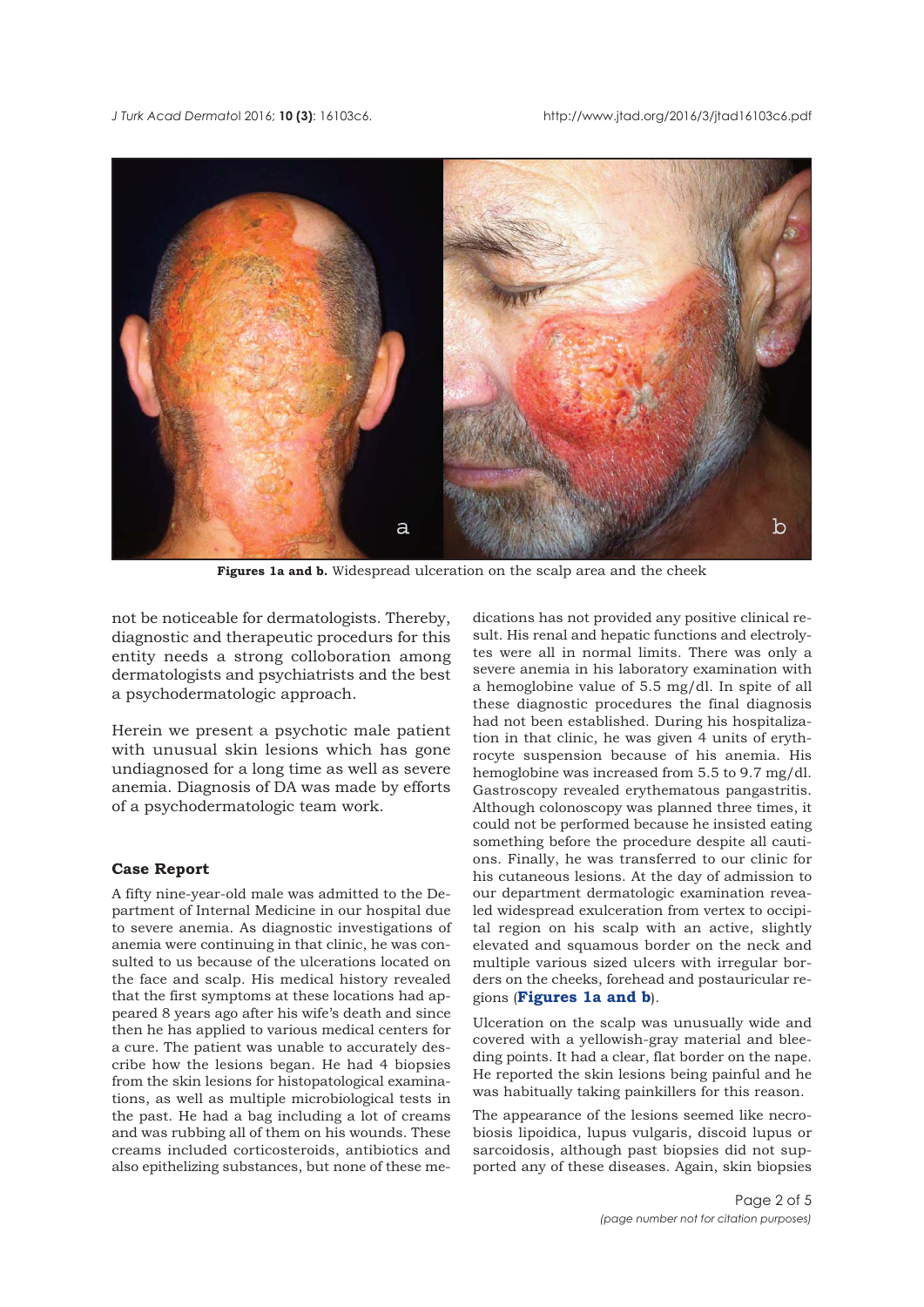

**Figures 2a and b.** After 3 weeks, epithelization of the lesions

encompassing some different areas (border, ulceration and face) were taken. Histopathological examinations in the past had showed chronic inflammation, the existence of plasma cells in the subcutaneous fat tissue. Necrobiotic collagen bundles, many bacteries, epidermal erosion were seen in the most recent histopatohological slides and these findings were also not consistent with none of given diagnoses. Pathologist explained that these changes might be secondary to trauma and they didn't define any specific dermatological disorder. Afterwards, the existence of flat and clear borders in the ulceration, of a hollow history and many medical investigations without any positive significant finding, suggested that this might be a case of factitious disorder

Thus, we decided to observe the patient closely and to deepen the interviews by clinical psychologist and psychiatrist. His family (he had a son and had lost his wife) was contacted. Close observation and multiple interviews revealed that he never goes out without a pocket mirror, a pen and a gun. He was scratching his scalp everyday with a razor blade and he was applying lots of leeches on his body three times a week during the last 5 months in order to remove the 'dirty blood'. At first he certainly denied any intervention to his skin like scratching or irritating, but repeated questioning provided his confession. Razor blades were found in his drawer which explained bleeding points and clear-cut borders of cutaneous lesions. He used razor blade and by using a mirror he reached the back of the scalp.

In psychiatric evaluation, the patient was diagnosed with psychosis showing anti-social features, having problems with human relations and anger management. He had an impaired sense of reality and judgment with regard to his delusional issues, but his ability of abstract thinking was normal The patient was treated with risperidone 2mg/daily, biperidene hydrochloride 2 mg/daily and fusidic acid cream under occlusion. After 3 weeks, his lesions started to epithelize (**Figures 2a and b**). One month after discharge, a good clinical response occurred.

# **Discussion**

Factitious disorders in dermatology are considered in the category of self-inflicted or selfinjurious skin lesions [**[6](#page-4-0)**]. DA is seen more commonly in women than men and with a female to male ratio varying between 3 to 1 and 20 to 1 [**[7](#page-4-0)**] , with a broad and variable age of onset (9 to 73 years) [**[8](#page-4-0)**]. The onset of the disease is usually between adolescence and early adulthood, but it can affect any age [**[9](#page-4-0)**]. Our patient was a male with a relatively late onset. In a study about patients presenting with primary psychiatric conditions to dermatology clinics, it is found that one-third of pa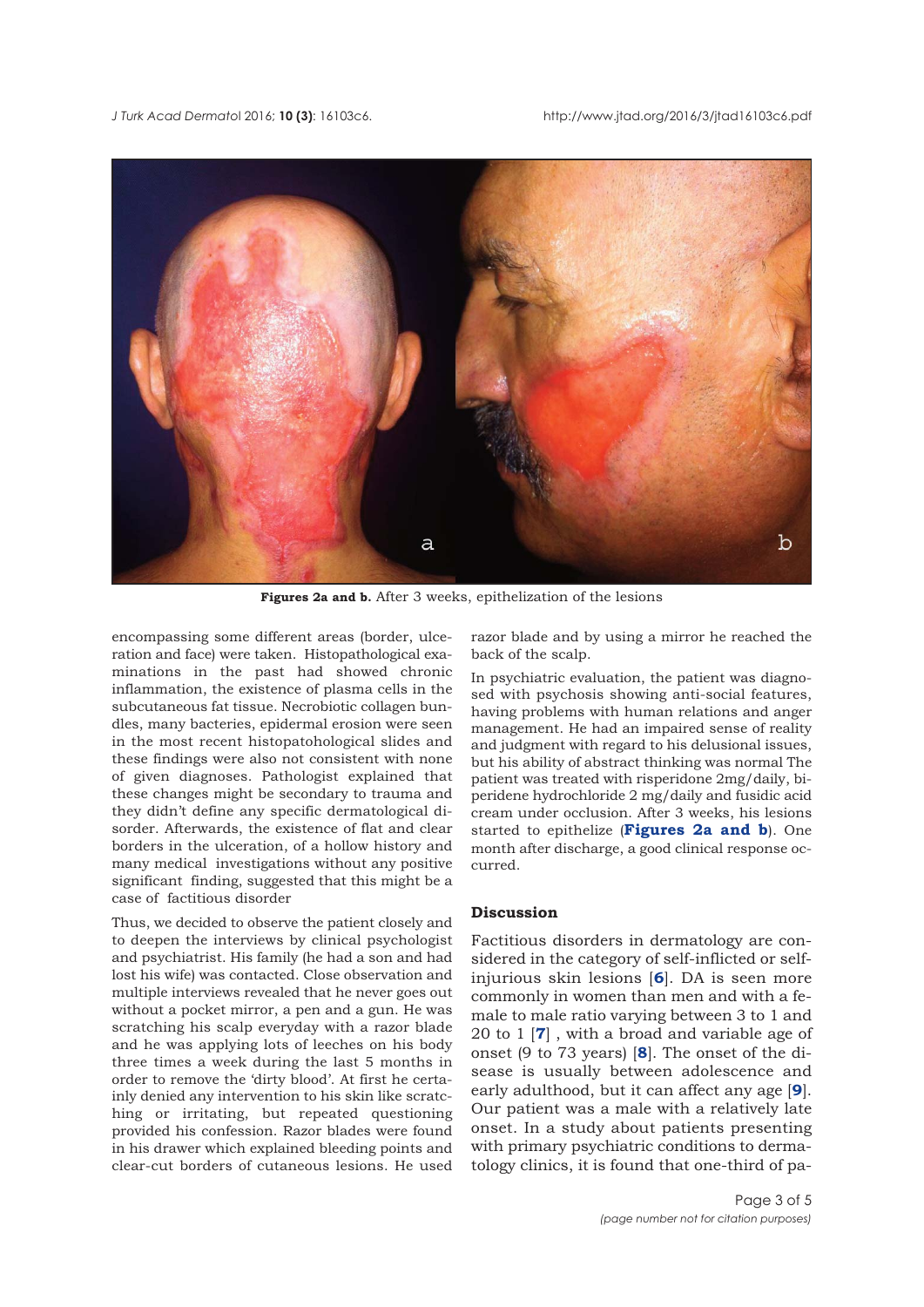tients had DA [**[7](#page-4-0)**] and the prevalence is approximately 0.3 % among dermatology patients [[10, 11](#page-4-0)]. The patients deny the responsibility, as our patient who first denied but finally admitted self mutilation which is typical for DA [**[12](#page-4-0)**].

Patients usually present with a history of non-healing lesions and insufficient anamnesis about how the lesions appear. Self-inflicted skin lesions are in geometric or bizarre pattern with linear and sharp borders surrounded by normal skin [**[13](#page-4-0)**] and have an atypical morphology unsuitable with characteristics of any other dermatoses. They can be produced by different instruments including fingernails, sharp or blunt objects, burning cigarettes and caustic chemicals [**[6,](#page-4-0) [13](#page-4-0)**]. Patients can create new lesions on their own by cutting, burning, scratching, punching, sucking, biting and scraping. Our patient was using a razor blade to scratch his scalp.

Associated psychiatric conditions with DA include obsessive compulsive disorder, borderline personality disorder, depression, psychosis, mental retardation, impulsive behavior and somatization [**[14, 15](#page-4-0)**]. Apparently, a wide spectrum of psychological abnormalities from simple anxiety and depression to severe personality disorders and even to psychotic disturbances can lead to the selfdestructive activity [**[7, 16, 17](#page-4-0)**]. In any case, self-inflicted lesions relieve their inner sense of isolation and distress, and help them establish boundaries and fill their emotional emptiness [**[7](#page-4-0)**]. Our patient told us that he has felt very lonely after his wife's death and the lesions began to appear at that time, although he has lived with his son and he has taken care of him. Drainage of the dirty blood relieved him

DA may masquerade as numerous dermatological disorders and, thus should be considered after exclusion of other skin diseases [[11, 16](#page-4-0)]. Histopathological features are nonspecific and usually show features of acute inflammation with increased polymorphonuclear leucocytes and scattered erythrocytes. There may also be areas of necrosis with areas of healing and fibrocystic reaction [**[4](#page-4-0)**]. Blood tests or histopathological evaluation do not support any known dermatological disease. These are important clues for the diagnosis of DA. Yet, all these findings may occasionally be attributed to a real disease by dermatologists. Although geometric demarcation lines and angulation exist, clinical lesions actually resembled to some dermatologic diseases in our patient. Possibly, extending of the scalp lesions to the nape and the raised border all around of the ulceration were challenging clinical features. In fact, different methods and variable instruments may be used in creating skin lesions depending on psychopathology. Therefore every case of DA is unique. The question of how patient makes them exist almost all the time.

The most important part of the management of DA is a non-judgemental and supportive approach [**[17](#page-4-0)**]. A good doctor-patient relationship based on a mutual trust can increase compliance with the therapy. Besides, close follow-up is essential to sustain the relationship. *Nielsen* et al. suggest that the dermatologists should not confront the patient with the cause until a good relationship has been established [**[18](#page-4-0)**]. Direct psychiatric referral should be balanced against the fact that the patient will interpret this referral as a rejection, which can intensify the self-mutilation [[11](#page-4-0)]. Therefore, a psychodermatologic team work will provide better results in diagnostic period.

Dermatological therapy includes debridement and irrigation, topical antibiotics, oral antibiotics or antifungal medications [**[19](#page-4-0)**]. Occlusive dressings are very important to limit patients' access to the lesions and prevent further damage. Psychiatric treatment includes a combination of pharmacologic therapies and behavioral therapy. Atypical antipsychotics such as pimozide, olanzapine or risperidone can be helpful in treating the self-injurious behavior, and may be used alone or in combination with a SSRI [**[7](#page-4-0)**].

To conclude, factitious disorders are difficult to diagnose and to treat. Early diagnosis is important for not to perform unnecessary tests, therapies or procedurs. Expanding awareness of these disorders is important in the evaluation of any psychiatric patient, as these disorders are basically dermatologic signs of underlying psychopathology. Thus, a team work including dermatologist, psychologist and psychiatrist is essential and also detailed communication with patients